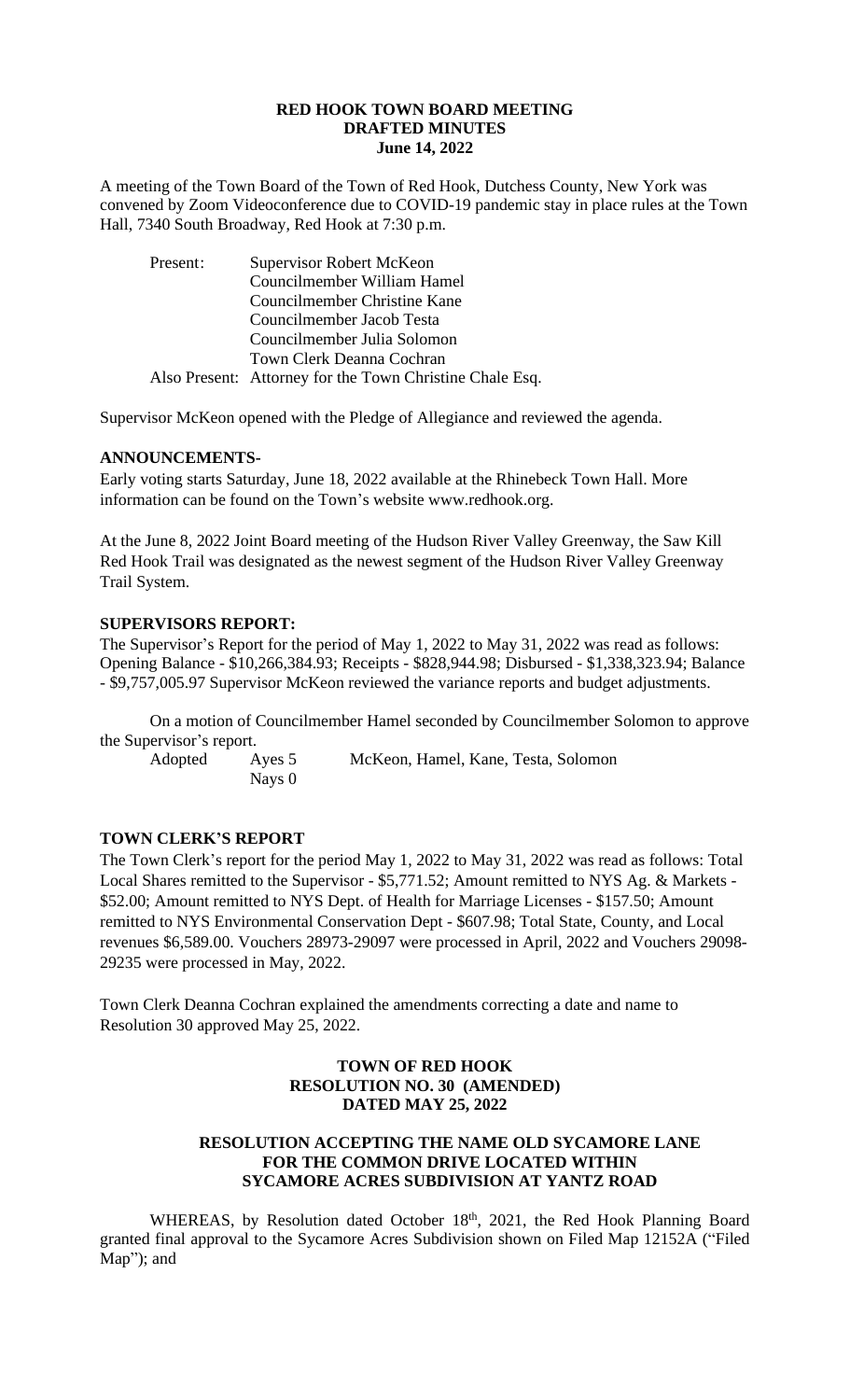WHEREAS, a Declaration of Easement & Driveway Maintenance Agreement ("Maintenance Agreement") dated January 14th, 2022 executed by Trilby Sieverding was recorded February 8<sup>th</sup>, 2022 in the office of the Dutchess County Clerk as Document No. 02 2022 545 with respect to the common driveway depicted on the Filed Map accessing Yantz Road; and

WHEREAS, all property owners shown as having access via the common driveway ("Owners") have requested approval for a common driveway name of Old Sycamore Lane; and

WHEREAS, the Dutchess County Department of Emergency Response has confirmed that there are no conflicts with the proposed name;

NOW THEREFORE BE IT RESOLVED, by the Town Board (the "Board") of the Town of Red Hook, Dutchess County, New York (the "Town") (by the favorable vote of not less than a majority of all of the members of the Board) as follows:

- 1. The Town Board hereby approves name "Old Sycamore Lane" for the common driveway as shown on Filed Map 12152A, subject to the Maintenance Agreement, and further subject to the provisions of the Planning Board subdivision approval and compliance with the Town highway specifications and other requirements of law. Appropriate signage shall be posted with the name of the common driveway in accordance with the Town highway specifications and the County's 911 laws, and such signage and its maintenance shall be the responsibility of the Owners.
- 2. A certified copy of this resolution shall be provided to Dutchess County Real Property Tax Service Agency and the Dutchess County Department of Emergency Response.
- 3. The Town Clerk shall send notification of this resolution to the Town of Red Hook Planning Board and the Owners.

### EXTRACT OF MINUTES

A regular meeting of the Town Board of the Town of Red Hook, Dutchess County, New York, was convened in public session via videoconference and/or teleconference pursuant to Executive Order 202.1, as amended, on May 25, 2022 at 7:30 p.m., local time. A live transmission was available to the public as described in the notice of meeting attached hereto. The meeting was recorded and a full transcript is required to be prepared to the extent required by such Executive Order.

The meeting was called to order by Supervisor Robert McKeon, and, upon roll being called, the following members were (Note: Where members are marked Present, specify whether In Person at the Town Hall, 7340 South Broadway, Red Hook, NY, via Videoconference, or via Teleconference):

|                                 | Present             | Absent |
|---------------------------------|---------------------|--------|
| <b>Supervisor Robert McKeon</b> | VIA videoconference |        |
| Councilmember William Hamel     | VIA videoconference |        |
| Councilmember Christine Kane    | VIA videoconference |        |
| Councilmember Julia Solomon     |                     |        |
| Councilmember Jacob Testa       | VIA videoconference |        |

The following persons were ALSO PRESENT:

Christine M. Chale, Esq., Attorney for the Town, VIA Videoconference

The following resolution was offered by Supervisor McKeon, seconded by Councilmember Kane, to wit;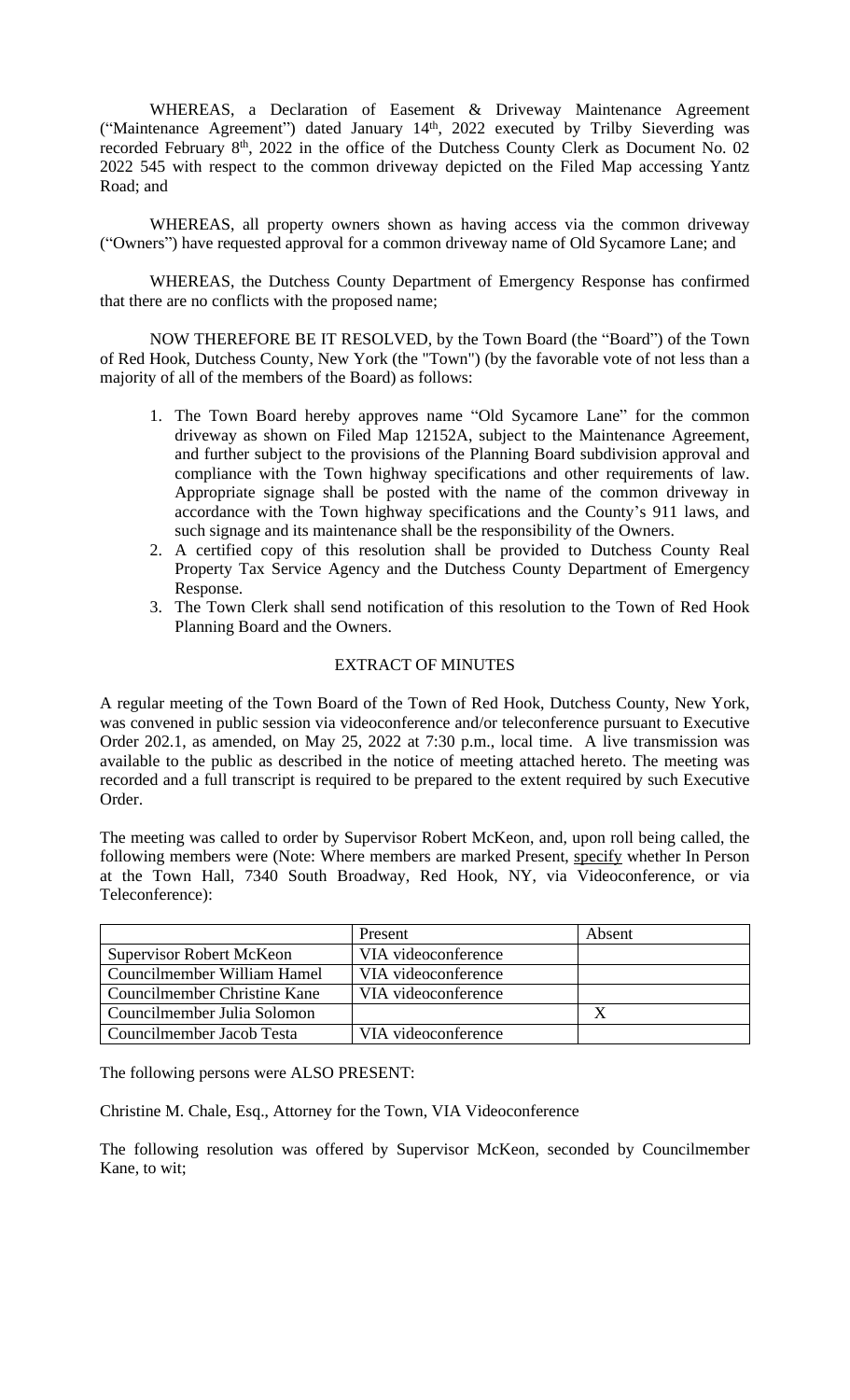### **TOWN OF RED HOOK RESOLUTION NO. 30 (AMENDED) DATED MAY 25, 2022**

### **RESOLUTION ACCEPTING THE NAME OLD SYCAMORE LANE FOR THE COMMON DRIVE LOCATED WITHIN SYCAMORE ACRES SUBDIVISION AT YANTZ ROAD**

The question of the adoption of the foregoing resolution was duly put to vote on a roll call, which resulted as follows:

| Supervisor Robert McKeon     | <b>VOTING Aye</b>    |
|------------------------------|----------------------|
| Councilmember William Hamel  | <b>VOTING Ave</b>    |
| Councilmember Christine Kane | VOTING Aye           |
| Councilmember Julia Solomon  | <b>VOTING Absent</b> |
| Councilmember Jacob Testa    | VOTING Aye           |

The foregoing resolution was thereupon declared duly adopted.

On a motion of Councilmember Tesla seconded by Supervisor McKeon to approve the Town Clerk's report.

Nays 0

Adopted Ayes 5 McKeon, Hamel, Kane, Testa, Solomon

**Public Comment –** Tom Sullivan, resident of Red Hook, voiced concerns about the proposed path connecting Rec Park East and Rec Park West. He stated that widening Fruit Bud Lane would make the road too wide and cause problems such as flooding and affect aesthetics. He suggested a five-foot-wide sidewalk would be more than adequate.

Supervisor McKeon responded the engineers have yet to make a specific suggestion, but the safer choice for bicycles and children is to narrow the portion of the road for cars to accommodate the proposed wider multimodal path. He also responded to Sullivan's question that the engineer's report could be ready by the fall of 2022.

# **Public Hearing- Regarding the franchise renewal agreement between the Town and Spectrum LLC**

Supervisor McKeon opened the public hearing.

On a motion of Supervisor McKeon seconded by Councilmember Solomon to open the Public Hearing

Adopted Ayes 5 McKeon, Hamel, Kane, Testa, Solomon Nays 0

Supervisor McKeon explained the franchise renewal agreement. He recommended adjourning the Public Hearing until the July 12, 2022 Town Board Meeting because the Town is waiting on Spectrum Northeast LLC.

**Public Comment-** There was no comment.

On a motion of Supervisor McKeon seconded by Councilmember Hamel to adjourn the Public Hearing until the July 12, 2022 Town Board meeting at 7:35pm. Adopted Ayes 5 McKeon, Hamel, Kane, Testa, Solomon Nays 0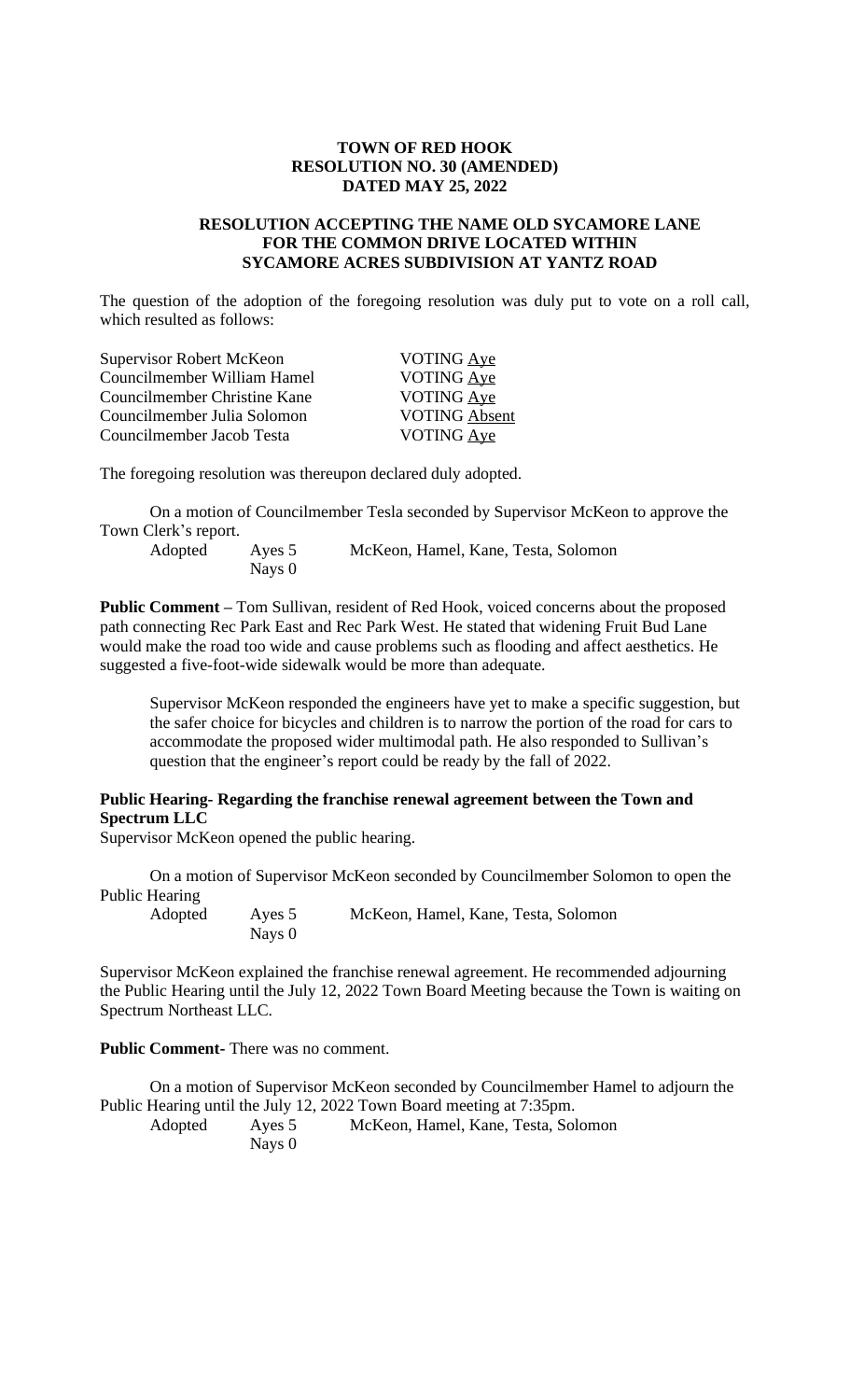**Resolution Authorizing Application for Farm Labor Housing Project under the CDBG-CV Fund**

Supervisor McKeon explained the resolution.

# **TOWN OF RED HOOK RESOLUTION NO. 36 DATED JUNE 14, 2022**

#### **RESOLUTION AUTHORIZING APPLICATION FOR FARM LABOR HOUSING PROJECT UNDER THE COMMUNITY DEVELOPMENT BLOCK GRANT NY CDBG-CV FUND**

**WHEREAS**, the Town has been notified that funding in the current NY CDBG-CV Fund round funded through the 2020 Cares Act may be available for Farm Labor Housing; and

**WHEREAS**, input from citizens and groups has been received and considered; and

**WHEREAS**, an application has been prepared which addresses our community concerns;

**NOW THEREFORE BE IT RESOLVED** by the Town Board of the Town of Red Hook as follows:

- 1. The CDBG-CV Fund/2020 Cares Act grant application in the amount of \$1,000,000 for a project to improve farm labor housing conditions, including the certifications included therein, is hereby approved. The application would include a proposal for Hudson River Housing, Inc. to assist the Town as project manager/subrecipient.
- 2. The submission of said application to the NYS Office of Community Renewal is hereby authorized.
- 3. This resolution shall take effect immediately.

# EXTRACT OF MINUTES

A regular meeting of the Town Board of the Town of Red Hook, Dutchess County, New York was convened in public session on June 14, 2022 at 7:30 p.m., local time via videoconference and/or teleconference pursuant to NYS Laws Ch. 1 of 2022 and Executive Order 11, as amended. A live transmission was available to the public as described in the notice of meeting attached hereto. The meeting was recorded and a full transcript is required to be prepared to the extent required by such law.

The meeting was called to order by Supervisor Robert McKeon, and, upon roll being called, the following members were: (Note: Where members are marked Present, specify whether In Person at the Town Hall, 7340 South Broadway, Red Hook, NY, via Videoconference, or via Teleconference.)

|                                 | Present             | Absent |
|---------------------------------|---------------------|--------|
| <b>Supervisor Robert McKeon</b> | Via Videoconference |        |
| Councilmember William Hamel     | Via Videoconference |        |
| Councilmember Christine Kane    | Via Videoconference |        |
| Councilmember Julia Solomon     | Via Videoconference |        |
| Councilmember Jacob Testa       | Via Videoconference |        |

The following persons were ALSO PRESENT:

The following resolution was offered by Supervisor McKeon, seconded by Councilmember Kane, to wit;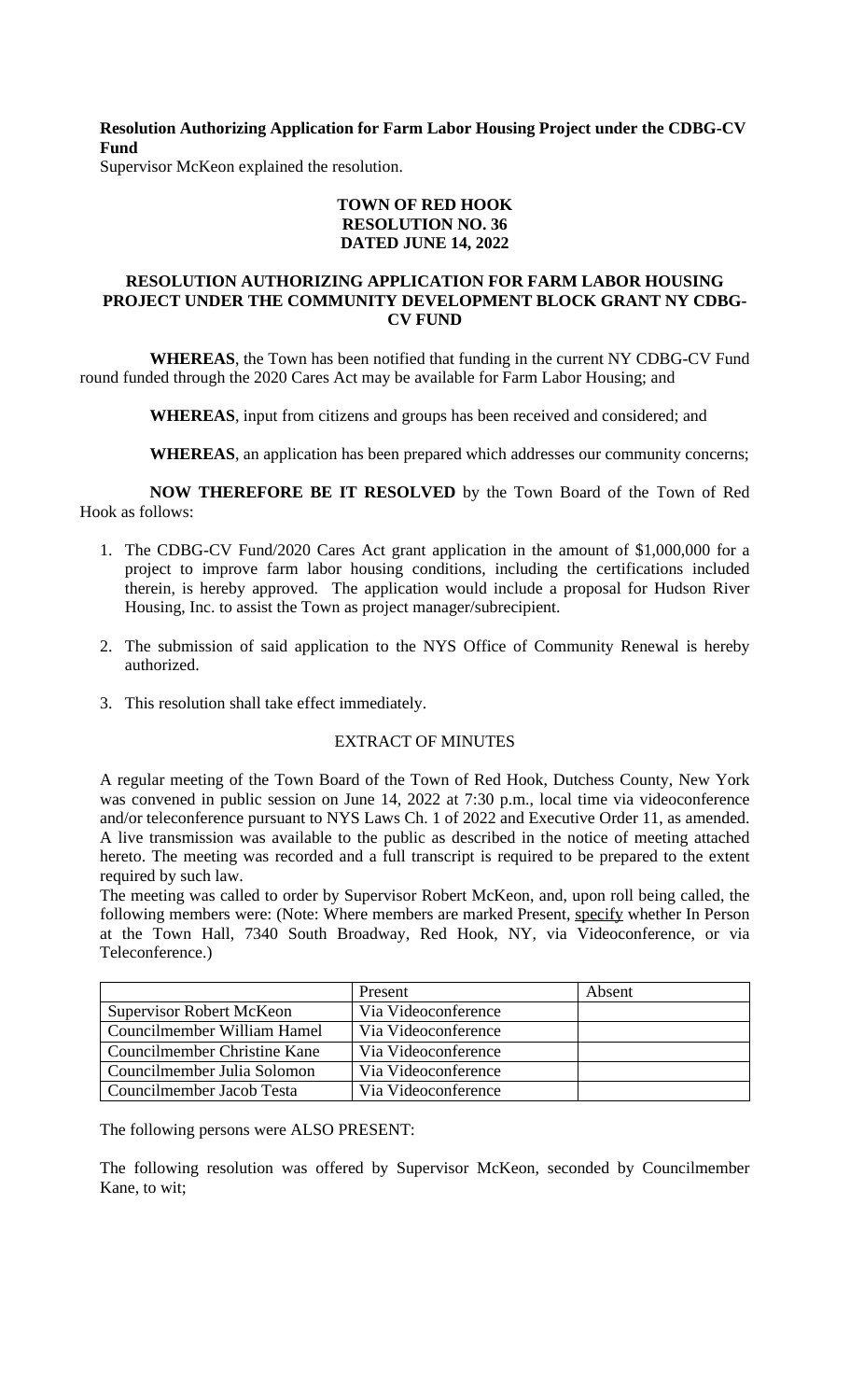#### **TOWN OF RED HOOK RESOLUTION NO. 36 DATED JUNE 14, 2022**

#### **RESOLUTION AUTHORIZING APPLICATION FOR FARM LABOR HOUSING PROJECT UNDER THE COMMUNITY DEVELOPMENT BLOCK GRANT NY CDBG-CV FUND**

The question of the adoption of the foregoing resolution was duly put to vote on a roll call, which resulted as follows:

| Supervisor Robert McKeon     | <b>VOTING Ave</b> |
|------------------------------|-------------------|
| Councilmember William Hamel  | VOTING Aye        |
| Councilmember Christine Kane | <b>VOTING Ave</b> |
| Councilmember Julia Solomon  | <b>VOTING Ave</b> |
| Councilmember Jacob Testa    | VOTING Aye        |

The foregoing resolution was thereupon declared duly adopted.

**Resolution Approving Procedures for Videoconferencing** Supervisor McKeon explained the resolution.

# **TOWN OF RED HOOK RESOLUTION NO. 37 DATED JUNE 14, 2022**

#### **APPROVING PROCEDURES FOR VIDEOCONFERENCING**

**WHEREAS**, Chapter 56 of the Laws of 2022 amended the Open Meetings Law to authorize the use of videoconferencing to conduct public meetings subject to certain conditions set forth therein, and the Town has adopted a local law authorizing such use;

**NOW, THEREFORE, BE IT RESOLVED** by the Town Board of the Town of Red Hook, Dutchess County, New York (the "Town") (by the favorable vote of not less than a majority of all of the members of the Board) that the Videoconferencing Policy in the form on file with the Town Clerk is hereby approved and adopted for the conduct of Meetings and Public Hearings of public bodies of the Town via videoconferencing.

### **VIDEOCONFERENCING POLICY TOWN OF RED HOOK** Approved June 14, 2022

Members of the Town Board, Planning Board, Zoning Board, Board of Assessment Review, Board of Ethics, or any other public body subject to the Public Officers Law Article 7 ("OML") may participate in a meeting by using videoconferencing technology in compliance with this policy. This policy may be amended from time to time by the Town Board by resolution. This policy shall be posted on the Town's website.

Location or Locations of Board Attendance. At least a quorum of the members of the public body must be participate from (i) Town Hall, or (ii) any other location or location open to the public in facilities that permit barrier-free physical access to the physically handicapped in compliance with the OML (each a "Meeting Location"). A Meeting Location shall be within the US. For example, a meeting may be held via videoconference where three members of a five member public body are physically present in the Town Hall and the public is allowed to attend at that Meeting Location or three members of a five-member public body are participating via videoconference but from three different locations and the public is allowed to be physically present at each of those Meeting Locations.

Extraordinary Circumstances. Members of the public body must be physically present at one of the Meeting Locations at which the public can attend in person unless the member is unable to be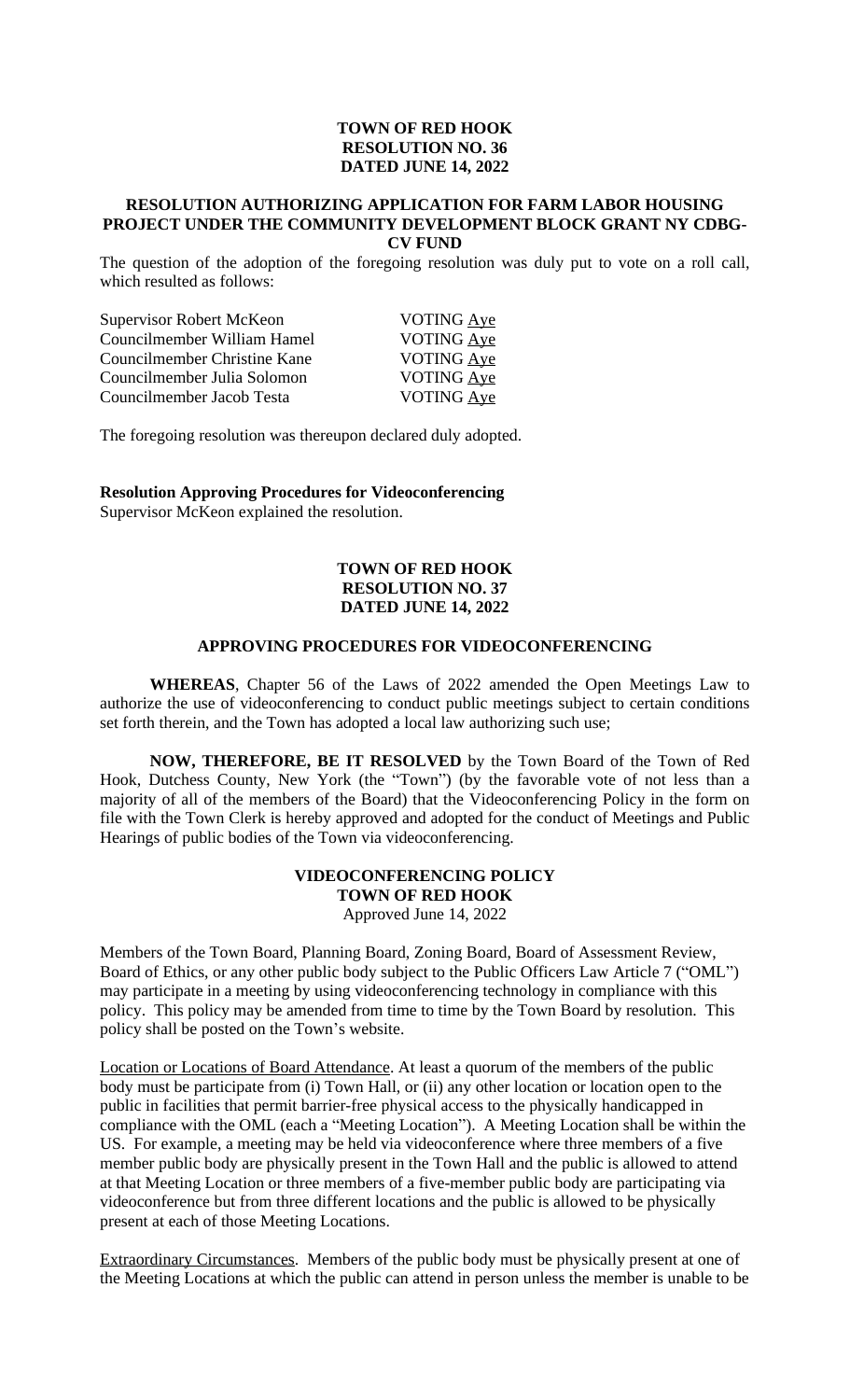physically present due to extraordinary circumstances, which include disability, illness, caregiving responsibilities, or any other significant or unexpected factor or event which precludes the member's physical attendance at such meeting. Such significant or unexpected factor may include vacation periods or periods when a member is working away from their home location, not exceeding four weeks in a calendar year, or when a member is unable to attend at a Meeting Location as a result of unexpected travel difficulties. As soon as practicable the member who is unable to attend at a Meeting Location will notify the Town Clerk, in the case of the Town Board, or presiding officer and clerk or secretary, in all other cases, that they are unable to attend for a reason that constitutes such extraordinary circumstance.

Public participation. If a member of a public body participates via videoconference, and there is a public comment period or public hearing included in the meeting agenda, the public may participate via videoconference. For Town Board meetings, the public may contact the Town Clerk via email by 2:00 p.m. the date of the meeting and provide an email address to obtain the video link. For other boards and committees subject to OML, if a meeting is to be held via videoconference, the meeting notice posted on the website will either include the link 24 hours before the meeting or will inform the public as to where to send the request for the videoconference link.

Notice of Meetings. If a public body uses videoconferencing to conduct a meeting, the public notice for the meeting must inform the public that videoconferencing will be used, must identify where required documents and records will be posted or available, and must include directions for how the public can view and/or participate in such meeting via videoconference. The notice also must include the Meeting Location or Meeting Locations where the quorum of the body will be located. The meeting notice should be provided to the Town Clerk in time for the notice to be posted and given to the media, including posting on the Town website. In order to assure compliance with the notice requirements, each public body will determine and direct its presiding officer as to whether to arrange for videoconferencing for every meeting. If not so directed, videoconferencing may be used from time to time when the presiding officer, in their discretion, determines that such videoconferencing is necessary or convenient to the effective participation of one or more board members, taking into account the requirements of this policy for publication and notice.

Minutes and Record. Minutes of a meeting held via videoconferencing must identify members of the public body who participated via videoconference. Minutes shall be made available consistent with the provisions of OML Section 106, which requires that minutes must be made available within one week of executive session and two weeks of a regular meeting. A transcription of the meeting, which may be prepared using the automatic transcription available through the videoconferencing technology, need only be done upon request.

Website Posting. A recording of the meeting must be posted or linked to the Town website within five business days of the meeting. The Town Clerk shall be responsible for the posting of records of meetings of the Town Board. The presiding officer of each other board required to comply with PAL Section 103-a shall designate in a written notice to the Town Clerk the person (presiding officer, clerk or secretary of such board or committee) responsible for posting their minutes and records of meeting. The records of meeting shall remain so posted or linked for a period of 5 years from the date of the meeting.

Technology. Unless otherwise approved by the Town Board, public bodies using videoconferencing will use the system subscribed by the Town, currently Zoom. All login credentials to access records of meetings will be provided to the Town Clerk. The public body must use videoconferencing technology that allows members of the public with disabilities to participate in a manner consistent with the American with Disabilities Act. Closed captioning should be enabled.

Emergencies. If the governor, county, or town declares a state of emergency pursuant to Executive Law § 24, members of a public body are permitted to videoconference from locations that are not accessible to the public for the duration of the state of emergency to the extent determined necessary by the public body.

Continuation of COVID emergency: Public bodies may continue to conduct meetings following the remote meeting procedure that was authorized pursuant to Executive Order 11 and Chapter 1 of the Laws of 2022 during the COVID pandemic to the extent permitted by law.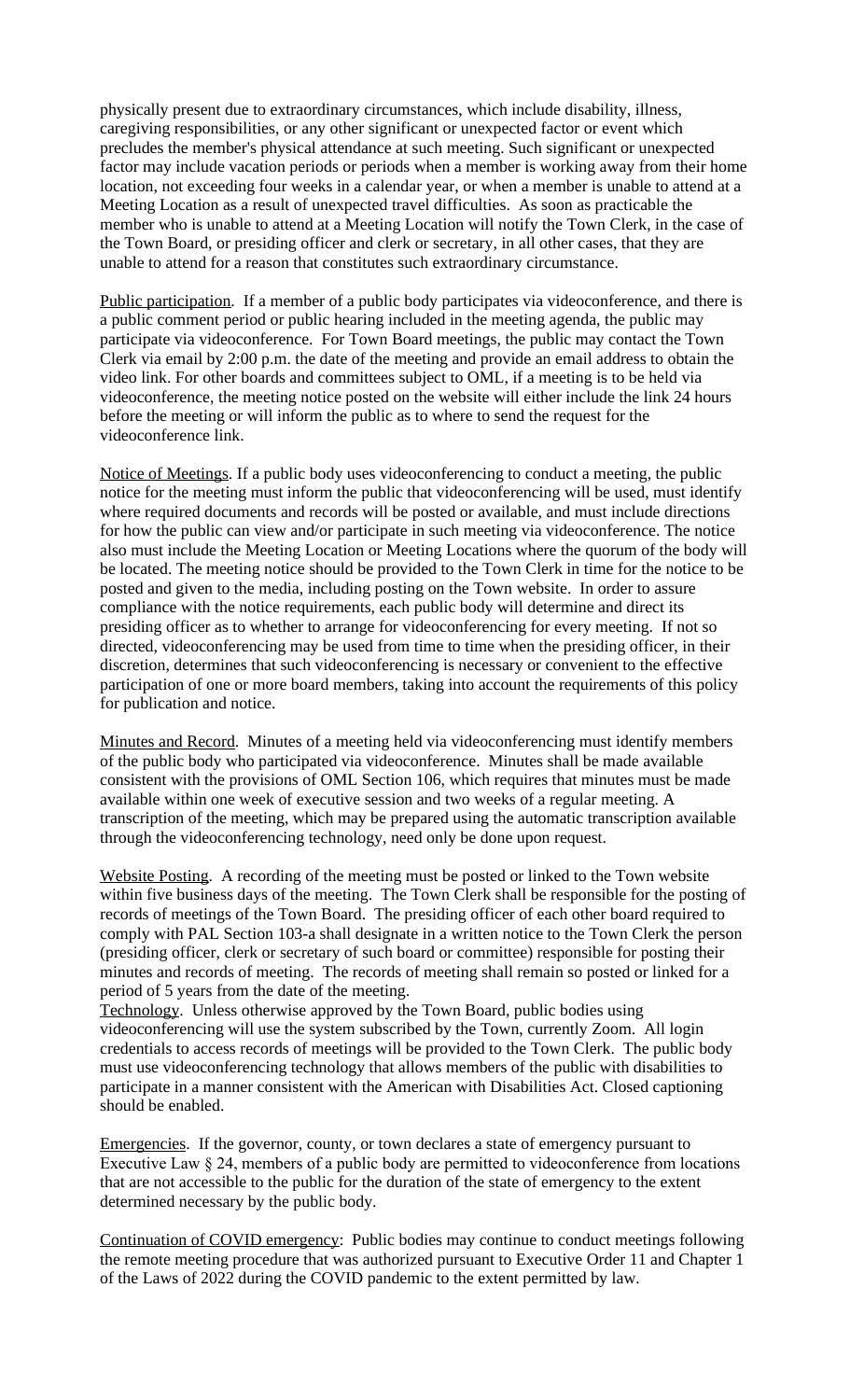#### EXTRACT OF MINUTES

A regular meeting of the Town Board of the Town of Red Hook, Dutchess County, New York was convened in public session on June 14, 2022 at 7:30 p.m., local time via videoconference and/or teleconference pursuant to NYS Laws Ch. 1 of 2022 and Executive Order 11, as amended. A live transmission was available to the public as described in the notice of meeting attached hereto. The meeting was recorded and a full transcript is required to be prepared to the extent required by such law.

The meeting was called to order by Supervisor Robert McKeon, and, upon roll being called, the following members were: (Note: Where members are marked Present, specify whether In Person at the Town Hall, 7340 South Broadway, Red Hook, NY, via Videoconference, or via Teleconference.)

|                                 | Present             | Absent |
|---------------------------------|---------------------|--------|
| <b>Supervisor Robert McKeon</b> | Via Videoconference |        |
| Councilmember William Hamel     | Via Videoconference |        |
| Councilmember Christine Kane    | Via Videoconference |        |
| Councilmember Julia Solomon     | Via Videoconference |        |
| Councilmember Jacob Testa       | Via Videoconference |        |

The following persons were ALSO PRESENT:

Christine M. Chale, Esq., Attorney for the Town, VIA Videoconference

The following resolution was offered by Supervisor McKeon, seconded by Councilmember Kane, to wit;

# **TOWN OF RED HOOK RESOLUTION NO. 37 DATED JUNE 14, 2022**

#### **APPROVING PROCEDURES FOR VIDEOCONFERENCING**

The question of the adoption of the foregoing resolution was duly put to vote on a roll call, which resulted as follows:

| Supervisor Robert McKeon     | VOTING Aye        |
|------------------------------|-------------------|
| Councilmember William Hamel  | <b>VOTING Aye</b> |
| Councilmember Christine Kane | VOTING Aye        |
| Councilmember Jacob Testa    | <b>VOTING Ave</b> |
| Councilmember Julia Solomon  | VOTING Ave        |
|                              |                   |

The foregoing resolution was thereupon declared duly adopted.

### **Discussion- CFA Grant Opportunities**

Supervisor McKeon began the discussion and explained the different grant opportunities available to the Town of Red Hook. He added the Board should be prepared to discuss these options at the next Town Board meeting.

#### **Discussion- Housing Needs**

Supervisor McKeon began the discussion.

Dutchess County arranged for a study group to look at housing needs in the county. Highlights of their findings include identifying a shortage of housing for people in the \$35,000-\$50,000 income range, a need for large housing complexes, and interventions are necessary.

Supervisor McKeon noted some of the changes found in market conditions and affordability such as demographics, housing sizes, and income disparities and also discussed comparisons of the rental sub-markets in the different areas of Dutchess County.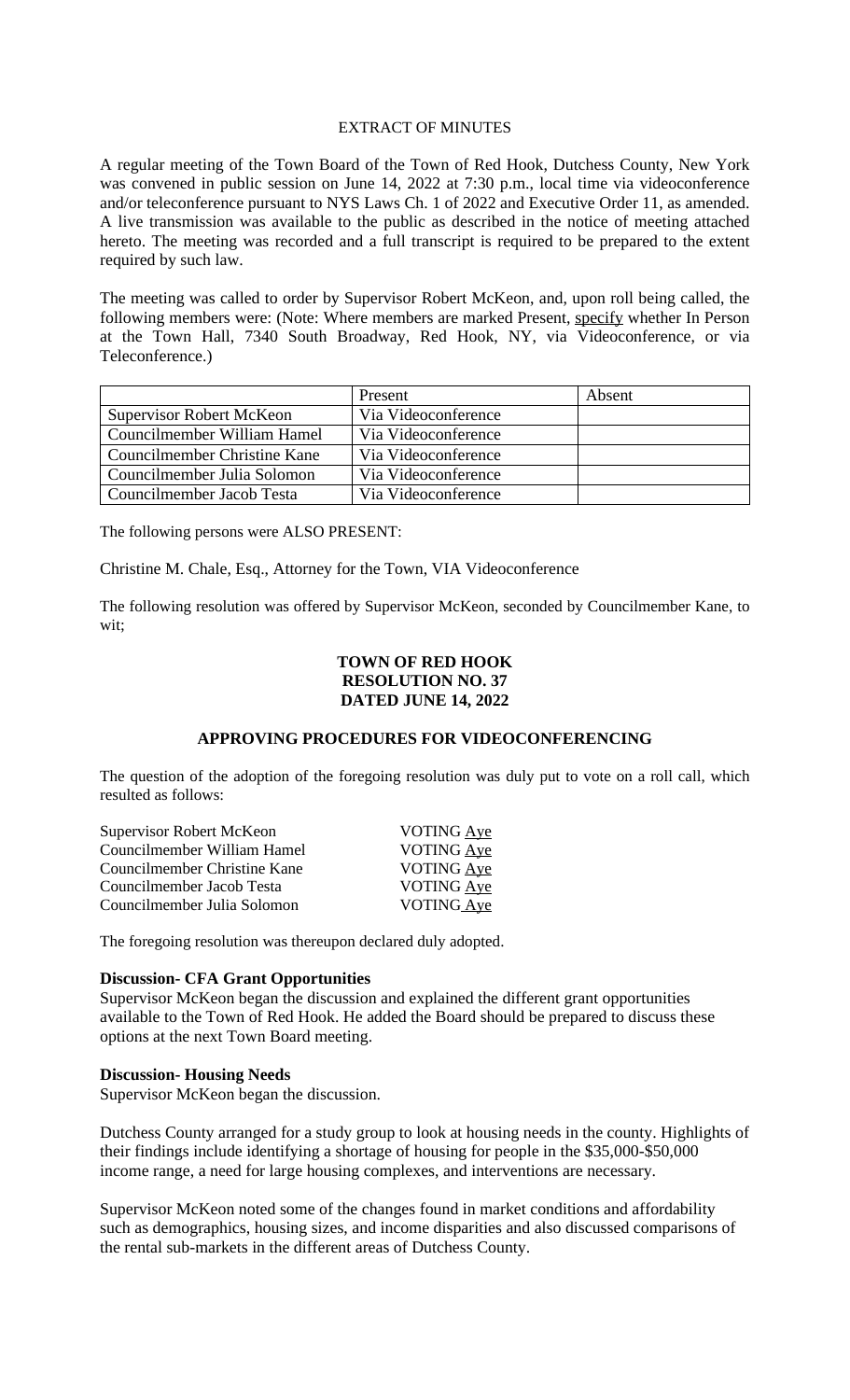Councilmember Kane noted some households with annal incomes less than \$50,0000 could be living on retirement income and those concerns should be addressed.

Councilmember Solomon added the market is better equipped to supply those with higher incomes than those with lower incomes therefore the focus should be on those with greater need.

Councilmember Hamel asked how the County was able to differentiate between homeowners and those who rent. Supervisor McKeon answered this information could be found in the statistics of each data point, but much of that information was found in the American Community Surveys.

Supervisor McKeon reviewed the results and analysis of possible future scenarios and strategies of action. Councilmember Solomon clarified the County goal of 108 additional interventions was aimed at households with incomes less than \$50,000 which included renters.

Supervisor McKeon reviewed some goals for addressing housing needs and some tools recommended by the County to help to achieve those goals.

Councilmember Hamel asked if there was any discussion concerning mobile homeowners, as they are both owners of a housing structure and renters of the land the on which the structure sits. Supervisor McKeon added there wasn't too much discussion on this but agreed this proposed an unusual situation.

On a motion by Supervisor McKeon seconded by Councilmember Hamel to enter into Attorney Client Session

Nays 0

Adopted Ayes 5 McKeon, Hamel, Kane, Testa, Solomon

9:28pm On a motion by Councilmember Hamel seconded by Councilmember Kane to exit the Attorney Client Session Adopted Ayes 5 McKeon, Hamel, Kane, Testa, Solomon Nays 0

**Resolution Authorizing the Commencement of Litigation Regarding Code Violates know as 21 Harvard Street in the Town of Red Hook** 

Supervisor McKeon explained the resolution.

# **TOWN OF RED HOOK RESOLUTION NO. 38 DATED JUNE 14, 2022**

#### **RESOLUTION AUTHORIZING THE COMMENCEMENT OF LITIGATION REGARDING CODE VIOLATIONS AT THE APPARENTLY ABANDONED AND VACANT PROPERTY KNOWN AS 21 HARVARD STREET IN THE TOWN OF RED HOOK**

WHEREAS, the Building Department has reported that a property known as 21 Harvard Street, Red Hook, New York, 12571 (SBL: 6273-09-193637), a quarter-acre lot which is the situs of a single-family home of approximately 1,000 square feet (the "Property"), is in a severely dilapidated state, including an unmowed lawn, large amounts of refuse on and about the property, and smashed or missing windows, and is unsafe; and,

WHEREAS, according to the Assessor's rolls the Property is owned by Hannah F. Dupont ("Dupont") who is responsible for the upkeep of the property including, but not limited to, ensuring the property complies with applicable provisions of the Town of Red Hook Code ("Town Code") as well as the New York State Uniform Fire Prevention and Building Code ("Uniform Code"); and,

WHEREAS, there has been, since May 2009, an ongoing foreclosure case brought against the Property by the primary mortgagee of the Property, HSBC Bank USA, National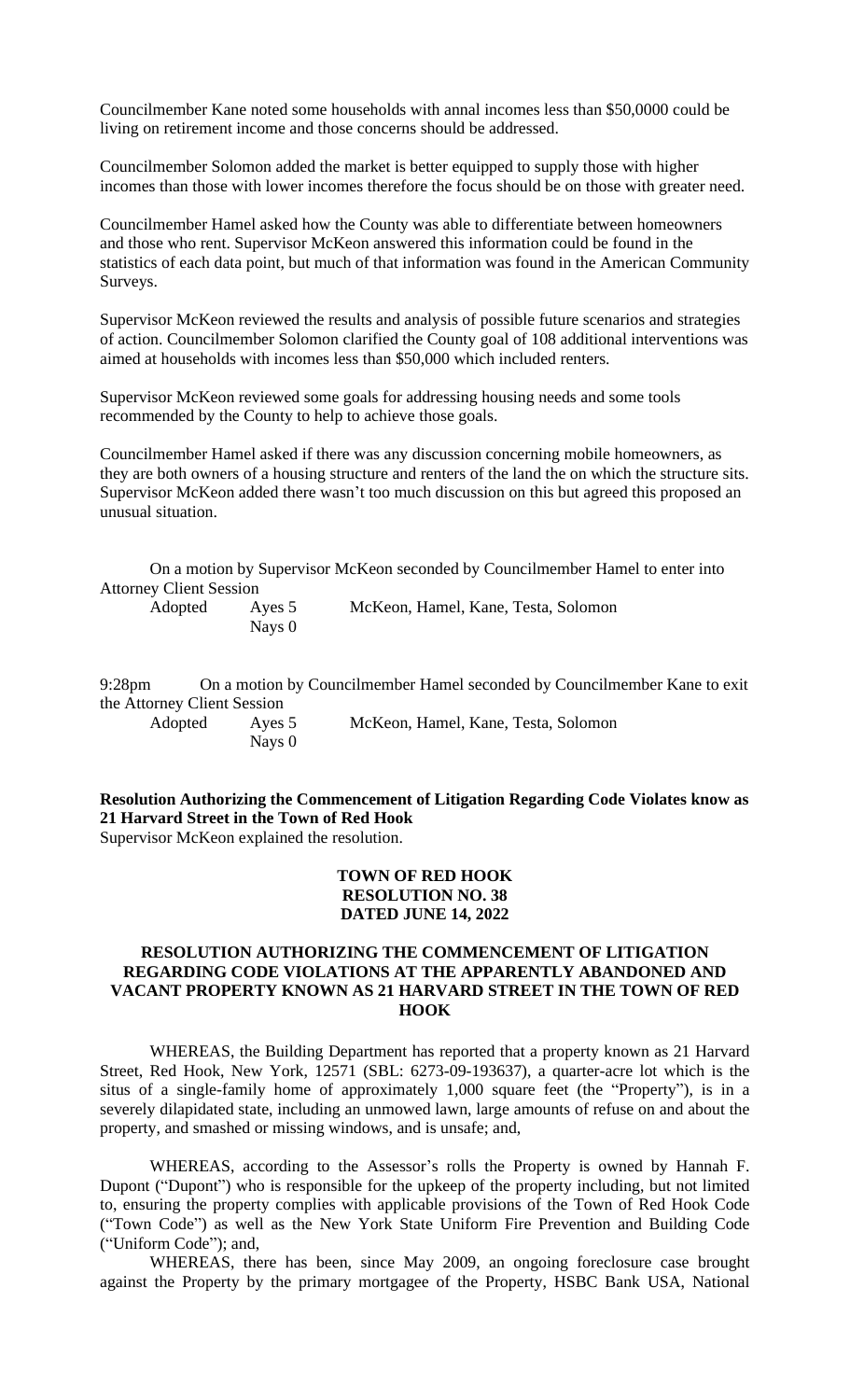Association ("HSBC") which was filed as Index No. 2009-3655 and is currently pending as Index No. 2022-80007, in which Dupont nor any other Mortgagor or party in interest other than HSBC has ever appeared or participated; and,

WHEREAS, RPAPL § 1307 requires a foreclosing party to undertake basic maintenance of a vacant residential property which would include, but not be limited to at the Property at issue here, the remediation of the unshorn lawn, large amounts of refuse on and about the property, and smashed or missing windows; and,

WHEREAS, based on the recommendation of the building department that the Property is unsafe and in violation of the Town Code and the Uniform Code, the Town of Red Hook desires to see that the dangerous derelict Property be remediated and brought into compliance with the Town Code and Uniform Code and further that it be maintained in compliance with the same going forward;

#### **NOW THEREFORE, BE IT RESOLVED** by the Town of Red Hook that:

The Board hereby finds that the Property has become unsafe by reason of the elements and general deterioration which constitutes a hazard to public health, safety and welfare by reason of inadequate maintenance, dilapidation, and abandonment pursuant to Town Code Section 52-2.

Commencement and prosecution of any and all civil action(s) in the Supreme Court, Dutchess County to declare the Property vacant and/or to ensure HSBC, Dupont, or any other party in interest remediates and maintains the Property consistent with RPAPL § 1307, the Town Code, and the Uniform Code, on behalf of the Town and its residents by Rodenhausen Chale & Polidoro LLP is hereby authorized and approved.

The Supervisor as well as the officers and employees of the Town are authorized and directed to take all appropriate steps in furtherance of the foregoing provisions of this Resolution.

This Resolution shall be effective immediately upon its adoption.

#### EXTRACT OF MINUTES

A meeting of the Town Board of the Town of Red Hook, Dutchess County, New York was convened in public session on June 14, 2022 at 7:30 p.m., local time in person (via videoconference and/or teleconference pursuant to NYS Laws Ch. 1 of 2022 and Executive Order 11, as amended. A live transmission was available to the public as described in the notice of meeting attached hereto. The meeting was recorded and a full transcript is required to be prepared to the extent required by such law.

The meeting was called to order by Supervisor Robert McKeon, and, upon roll being called, the following members were: (Note: Where members are marked Present, specify whether In Person at the Town Hall, 7340 South Broadway, Red Hook, NY, via Videoconference, or via Teleconference.)

|                                 | Present             | Absent |
|---------------------------------|---------------------|--------|
| <b>Supervisor Robert McKeon</b> | Via Videoconference |        |
| Councilmember William Hamel     | Via Videoconference |        |
| Councilmember Christine Kane    | Via Videoconference |        |
| Councilmember Julia Solomon     | Via Videoconference |        |
| Councilmember Jacob Testa       | Via Videoconference |        |

The following persons were ALSO PRESENT:

Christine M. Chale, Esq., Attorney for the Town, Via Videoconference

The following resolution was offered by Supervisor McKeon, seconded by Councilmember Kane, to wit: